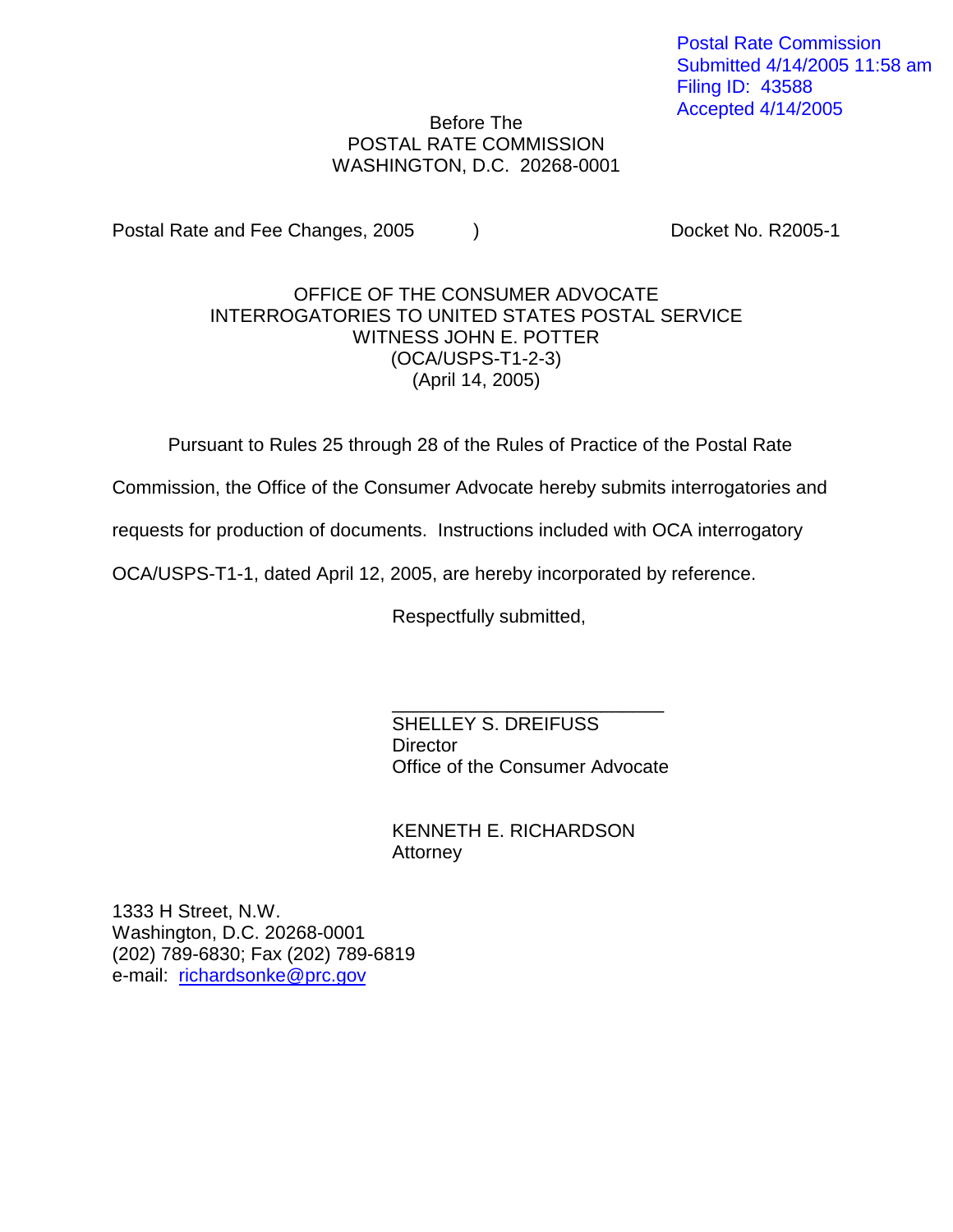OCA/USPS-T1-2. Please refer to your testimony at pages 6 and 7, line 23, and lines 1- 5, respectively, concerning Registered Mail service.

- a. Pursuant to your directive, has postal management organized the crossfunctional team to thoroughly review Registered Mail service? Please provide a copy of your directive. Also, please identify the individual in postal management who will chair or lead the team.
- b. Will the cross-functional team report the results of its review to you? If it is not you, please identify the responsible postal official or officials to whom the team will report the results of its review.
- c. Have you established a date when the cross-functional team will report the results of its review to the postal official or officials identified in part b. of this interrogatory? If so, please provide that date. If not, please explain how long you anticipated the review to take when you established the team.
- d. Has the cross-functional team begun its review of Registered Mail service? During its review, will the cross functional team meet with customers of Registered Mail service?
- e. To date, has the cross-functional team prepared any reports, workpapers, documents, or other materials in preparation for, or as part of, its review? If so, please provide those reports, workpapers, documents, or other materials.
- f. Please describe the final work product you expect the cross-functional team to provide to the postal official or officials identified in part b. of this interrogatory at the conclusion of its review? Will this work product be provided to the public?